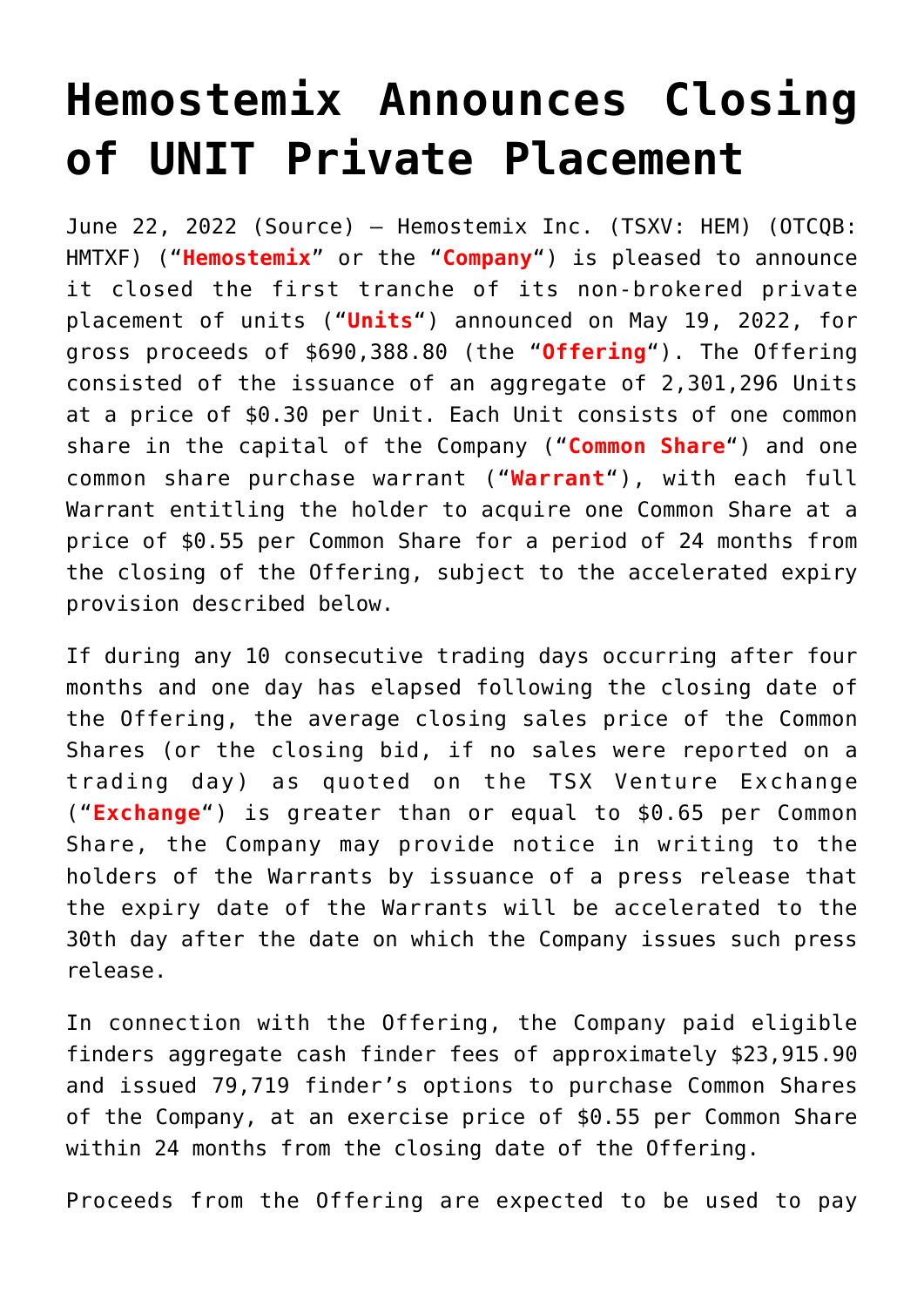finder fees payable in connection with the closing, current filing and regulatory fees, debt reduction, and commencing the buildout of production of ACP-01.

The Offering is subject to all necessary regulatory approvals including acceptance from the Exchange. All securities issued in connection with the Offering will be subject to a fourmonth hold period from the closing date under applicable Canadian securities laws, in addition to such other restrictions as may apply under applicable securities laws of jurisdictions outside Canada.

## **ABOUT HEMOSTEMIX**

Hemostemix is a publicly traded autologous stem cell therapy company, founded in 2003. A winner of the World Economic Forum Technology Pioneer Award, the Company developed and has published seven peer reviewed articles about the safety and efficacy of its lead product ACP-01 as a treatment of CLI, PAD, Angina, Ischemic Cardiomyopathy, Dilated Cardiomyopathy and other conditions of ischemia. ACP-01 has been used to treat over 300 patients, and it is the subject of a randomized, placebo-controlled, double blind trial of its safety and efficacy in patients with advanced critical limb ischemia who have exhausted all other options to save their limb from amputation.

**On October 21, 2019,** the Company announced the results from its Phase II CLI trial abstract presentation entitled "Autologous Stem Cell Treatment for CLI Patients with No Revascularization Options: An Update of the Hemostemix ACP-01 Trial With 4.5 Year Follow-up" which noted healing of ulcers and resolution of ischemic rest pain occurred in 83% of patients, with outcomes maintained for up to 4.5 years.

The Company owns 91 patents across five patent families titled: Regulating Stem Cells, In Vitro Techniques for use with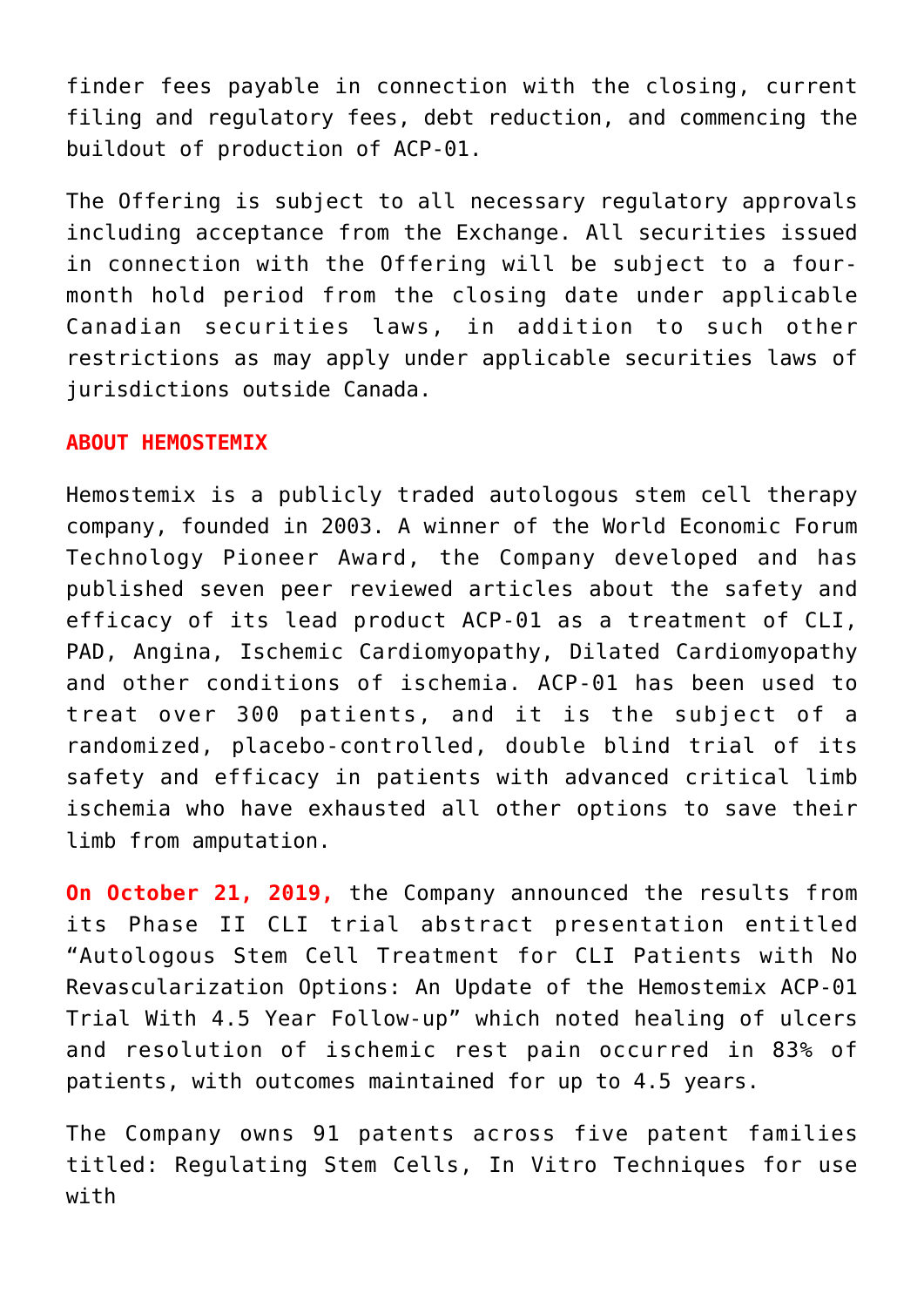Stem Cells, Production from Blood of Cells of Neural Lineage, and Automated Cell Therapy. For more information, please visit **[www.hemostemix.com](https://www.newsfilecorp.com/redirect/PM2ORi7vkN)**.

**For further information, please contact:**

Thomas Smeenk, President, CEO & Co-Founder EM: [tsmeenk@hemostemix.com](mailto:tsmeenk@hemostemix.com) PH: 905-580-4170

*Neither the TSX Venture Exchange nor its Regulation Service Provider (as that term is defined under the policies of the TSX Venture Exchange) accepts responsibility for the adequacy or accuracy of this release.*

*Forward-Looking Information: This news release contains "forward-looking information" within the meaning of applicable Canadian securities legislation. All statements, other than statements of historical fact, included herein are forwardlooking information. In particular, this news release contains forward-looking information in relation to: the completion of a financing, the lead product ACP-01 and the commercialization of ACP-01. There can be no assurance that such forwardlooking information will prove to be accurate. Actual results and future events could differ materially from those anticipated in such forward-looking information. This forwardlooking information reflects Hemostemix's current beliefs and is based on information currently available to Hemostemix and on assumptions Hemostemix believes are reasonable. These assumptions include, but are not limited to: the underlying value of Hemostemix and its Common Shares; the results of ACP-01 research, trials, studies and analyses, including the analysis being equivalent to or better than previous research,* trials or studies as well as management's  $\Box$ expectations of *anticipated results; Hemostemix's general and administrative costs remaining constant; the receipt of all required* regulatory  $\Box$ *approvals for research, trials or studies; the level of activity, market acceptance and market trends in the*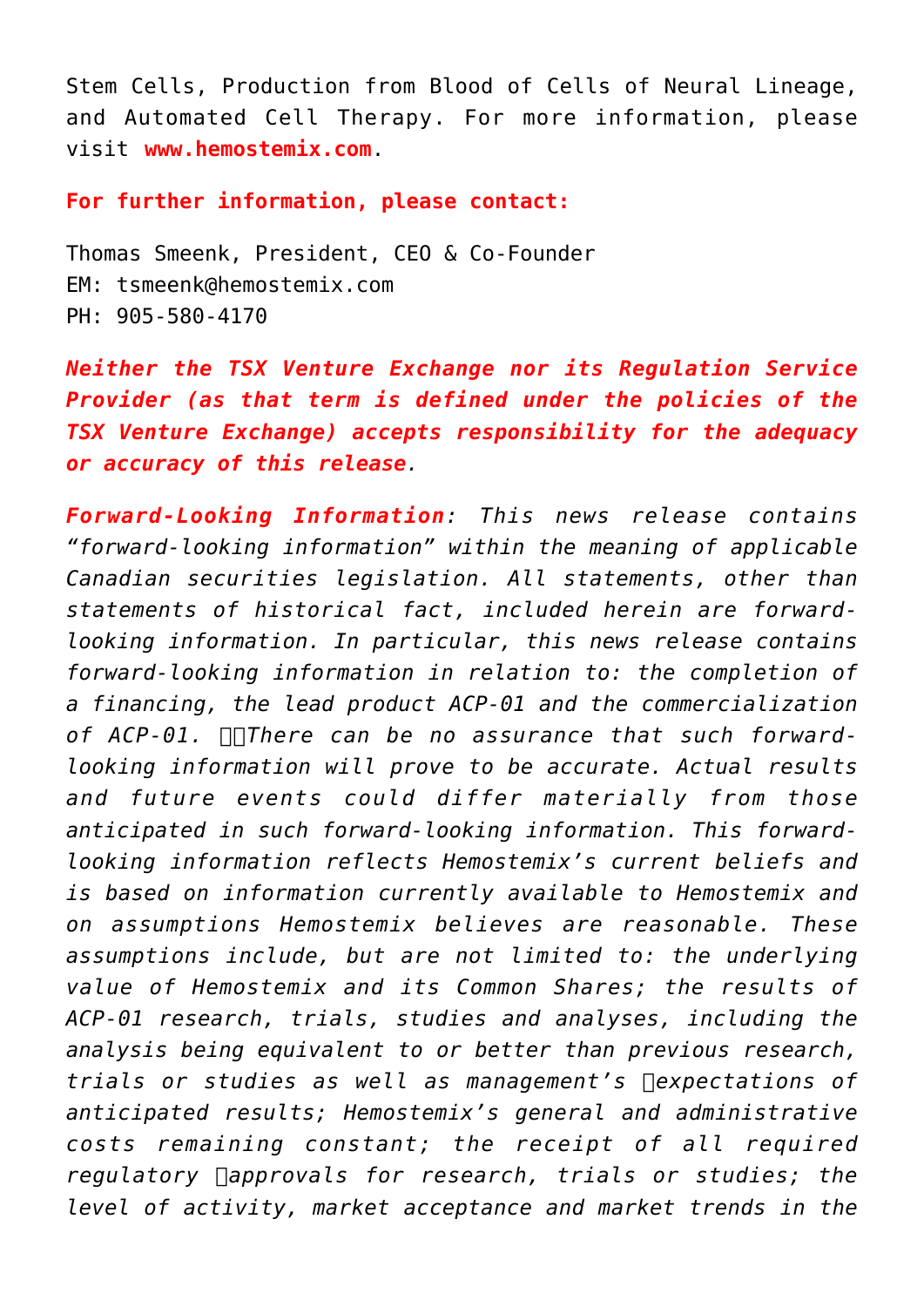*healthcare sector; the*  $\Box$ *economy generally; consumer*  $\Box$ *interest in Hemostemix's services and products; competition and Hemostemix's competitive advantages; and Hemostemix obtaining satisfactory financing to fund Hemostemix's operations including any research, trials or studies, and arbitration. Forward-looking information is subject to known and unknown risks, uncertainties and other factors that may cause the actual results, level of activity, performance, or achievements of Hemostemix to be materially different from those expressed or implied by such forward-looking information. Such risks and other factors may include, but are not limited to: the ability of Hemostemix to complete its current CLI clinical trial, complete a satisfactory analyses and the results of such analyses and future clinical trials; litigation and potential litigation that Hemostemix may face; general business, economic, competitive, political and social uncertainties; general capital market conditions and market prices for securities; delay or failure to receive board or regulatory approvals; the actual results of future operations including the actual results of future research, trials or studies; competition; changes in legislation affecting Hemostemix; the timing and availability of external financing on acceptable terms; long-term capital requirements and future developments in Hemostemix's markets and the markets in which it expects to compete; lack of qualified, skilled labour or loss of key individuals; and risks*  $\Box$  *related to the COVID-19 pandemic including various recommendations,* orders and measures of governmental authorities to  $\Box$ try to *limit the pandemic, including travel restrictions, border* closures, non-essential business closures,  $\Box$ service *disruptions, quarantines, self-isolations, shelters-in-place and social distancing, disruptions to markets, disruptions to economic activity and financings, disruptions to supply chains and sales channels, and a deterioration of general* economic conditions including a possible national or global *recession or depression; the potential impact that the COVID-19 pandemic may have on Hemostemix which may include a*